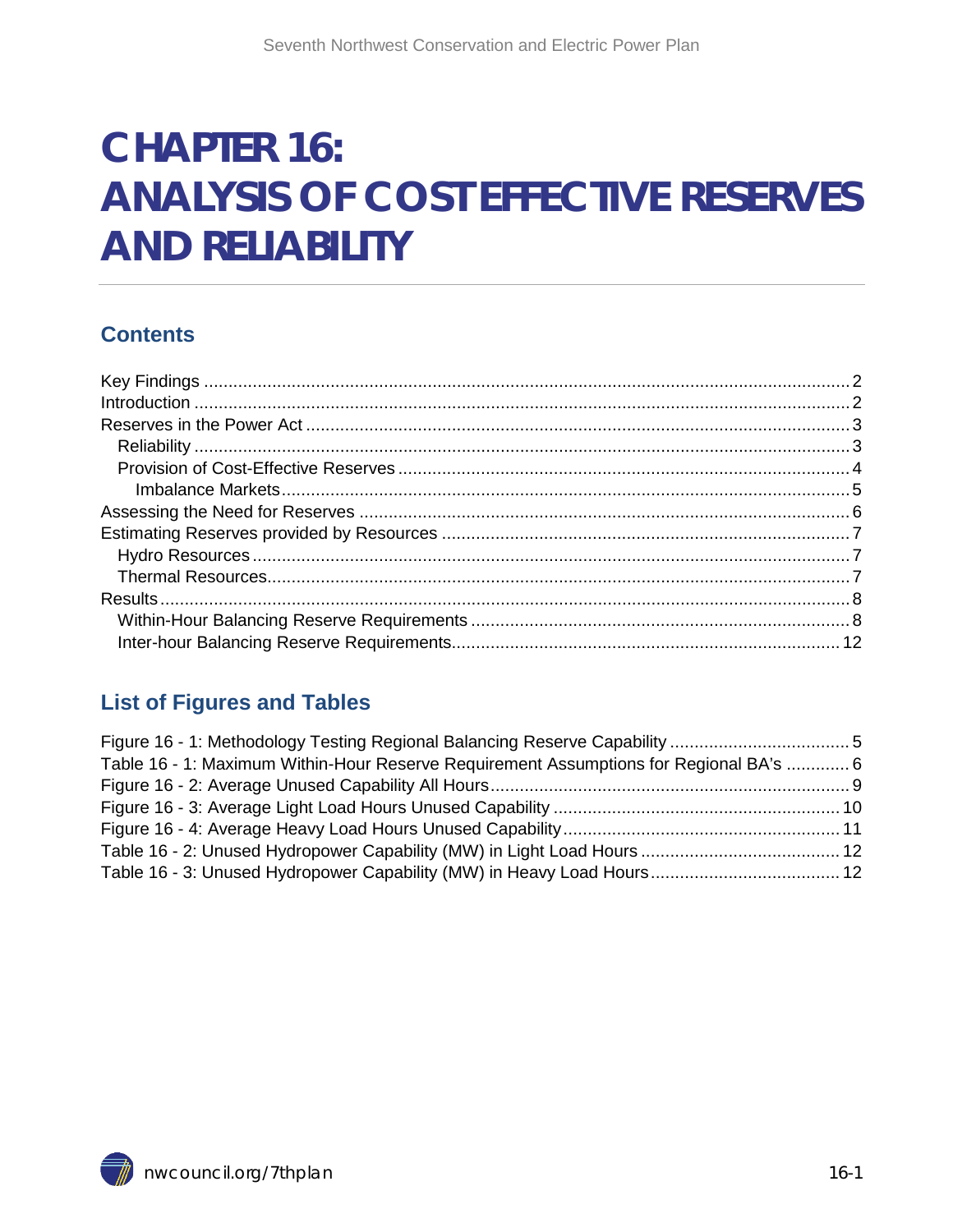## <span id="page-1-0"></span>KEY FINDINGS

This analysis shows that the regional power system has sufficient capability to provide all required reserves. However, individual balancing authorities may be in a different position than the region as a whole. Further, the cost and availability of reserves varies depending on water conditions. To minimize the cost of providing reserves the region should continue to explore methods to better coordinate resource dispatch.

## <span id="page-1-1"></span>INTRODUCTION

This chapter focuses on the general category of reserves commonly referred to as balancing reserves.<sup>[1](#page-0-0)</sup> While the term "balancing reserves" is most often associated with actions that are used to match generation and demand within an hour, the discussion in this chapter extends the definition to cover balancing across longer periods of time. Balancing reserves can be provided by generating resources or by demand side management measures.

For a resource to provide balancing reserves, it must be able to respond very quickly. For a generating resource this would correspond to being able to change its generation level very quickly. For a demand side management program this would correspond to being able to change load requirements from the grid within a short time frame. Balancing reserves that require additional generation or decreased load are referred to as incremental (INC) reserves and those that require reduced generation or increased load are referred to as decremental (DEC) reserves.

Within-hour balancing reserves are most commonly called upon to fill in the gaps due to short-term load variation or due to fluctuations in variable generation resources like wind or solar generation. For example, during peak load hours of the day, should expected wind generation not materialize, INC reserves are called upon to fill in the need. During light load hours, usually during the night, if wind generation exceeds expectations, DEC reserve resources will cut back their generation or alternatively, load is increased to absorb the additional and unexpected generation. Generally, some level of fast acting INC and DEC reserves must be held at all times to respond to forecast and scheduling error in the power system.

This chapter addresses the two main issues surrounding these reserves; 1) how much does the region's power system need and 2) what is the best and most cost-effective means of providing these reserves.

<span id="page-1-2"></span> $1$  For more information on reserves and ancillary services see Chapter 10.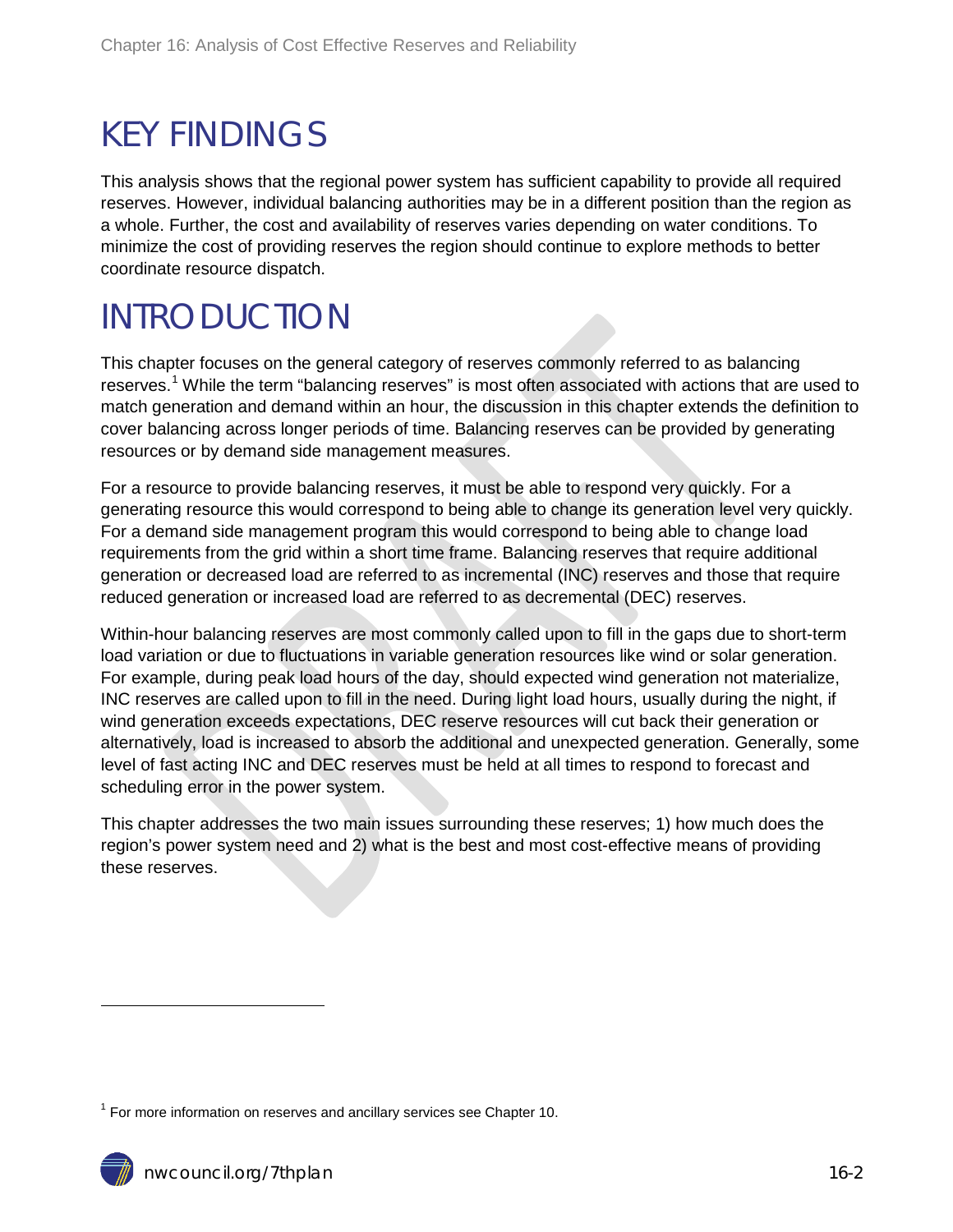## <span id="page-2-0"></span>RESERVES IN THE POWER ACT

The Power Act directs the Power Plan to include an analysis of reserve and reliability requirements and cost-effective methods of providing reserves designed to ensure adequate electric power at the lowest possible cost.<sup>[2](#page-1-2)</sup> With the expansion of variable generation resources, the requirement for reserves to balance that generation has steadily increased. The operation of the system has evolved in such a manner that many different entities, called Balancing Authorities (BAs), have the responsibility to provide reserves for the region and the larger western electric grid.

While there are requirements<sup>[3](#page-2-2)</sup> on how far each BA can deviate from its scheduled interchange of power with other BAs in an operational time-frame, there is no formal requirement on how a BA plans for future reserves. Further, there are limited and differing levels of detail available as public information on how each BA provides or plans for reserves. The Seventh Power Plan recommends that utilities and Bonneville provide more public information on how they plan for operating reserves as part of the Action Plan.<sup>[4](#page-2-3)</sup> Given the current lack of public information, it is not possible to quantify the lowest possible cost for providing reserves in the models used for developing this plan. However, qualitative assessment is possible and actions that will help move toward more quantitative methods are proposed in this plan.

### <span id="page-2-1"></span>**Reliability**

Reliability is defined as having two distinct parts, adequacy and security. A power system is reliable if it is:

- Adequate the electric system can supply the aggregate electrical demand and energy requirements of the customers at all times, taking into account scheduled and reasonably expected unscheduled outages of system elements.
- Secure the electric system can withstand sudden disturbances, such as electric short circuits or unanticipated loss of system elements.

"Adequacy" refers to having sufficient resources – generation, efficiency and transmission – to serve loads. To be adequate, the power supply must have sufficient energy across all months, sufficient capacity to protect against the coldest periods in winter and the hottest periods in summer, and sufficient flexibility to balance loads and resources within each hour. In determining adequacy, the Council uses a sophisticated computer model that simulates the operation of the power system over many different futures. Each future is simulated with a different set of uncertainties, such as varying water supply, temperature, wind generation and thermal resource performance. The adequacy standard used by the Council deems the power supply inadequate if the likelihood of curtailment five

 $\ddot{\phantom{a}}$ 

 $2^{2}$  Northwest Power Act,  $\S4(e)(3)(E)$ , 94 Stat. 2706

<span id="page-2-2"></span> $^3$  NERC Resource and Demand Balancing standards<br> $^4$  See Action Item REG-4

<span id="page-2-3"></span>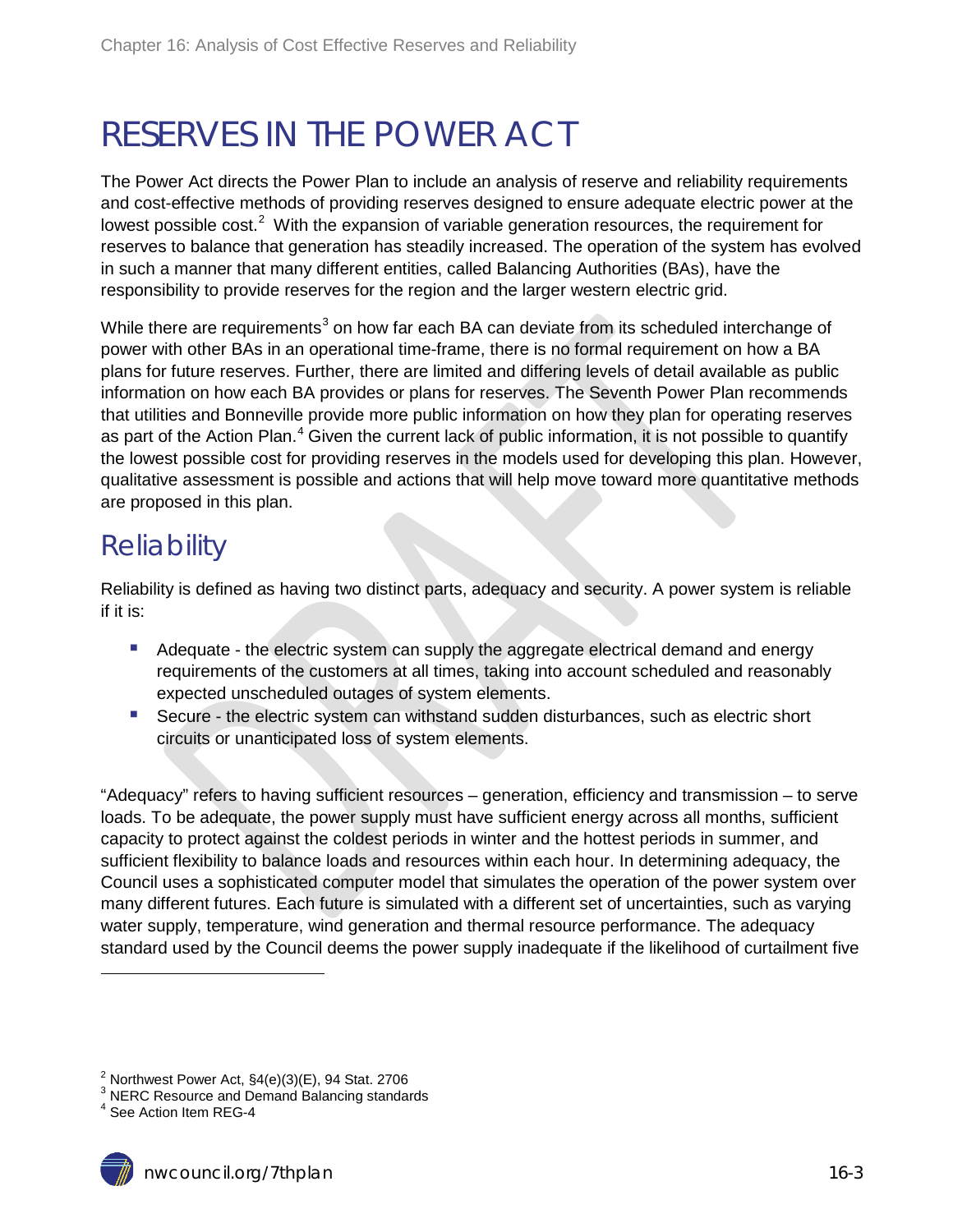years in the future is higher than [5](#page-2-3) percent.<sup>5</sup> The Council uses probabilistic analysis to assess that likelihood, most often referred to as the "loss of load probability."

"Security" of the regional power supply is achieved largely by having reserves that can be brought on line quickly in the event of a system disruption and through controls on the transmission system. These reserves can be in the form of generation or demand side curtailment that can take load off the system quickly. The North American Electric Reliability Corporation (NERC) and the Western Electricity Coordinating Council (WECC) establish reserve requirements, frequently expressed in terms of a percentage of load or largest single contingency. An additional resource requirement for the region is maintaining the reserves required for security and thus for a reliable power system.

### <span id="page-3-0"></span>Provision of Cost-Effective Reserves

Determining how to allocate cost-effective reserves in an individual utility's portfolio, when the balancing authority requires it to self-supply its own reserves, is a challenging prospect that requires a systems operations model for each BA. Determining a methodology to assign cost-effective reserves for the region over the length of the plan period is even more problematic considering the uncertainty related to known market structures and transmission congestion. The future of market structures in the region (energy imbalance markets and Independent System Operators or ISOs) is currently in flux with issues including: geographic footprint, market participants, scheduling, and available products. These issues alone make modeling future regional reserve sufficiency challenging. Determining the most economic reserve assignment within the regional portfolio is virtually impossible. However, considering that difficulty, the Council has attempted to assign reserves to regional hydro and thermal generation resources to best determine if there are sufficient reserves, while simultaneously attempting to acknowledge some fundamental principles of power economics in the region.

<span id="page-3-1"></span> $5$  For information on the adequacy standard used by the Council see Chapter 11.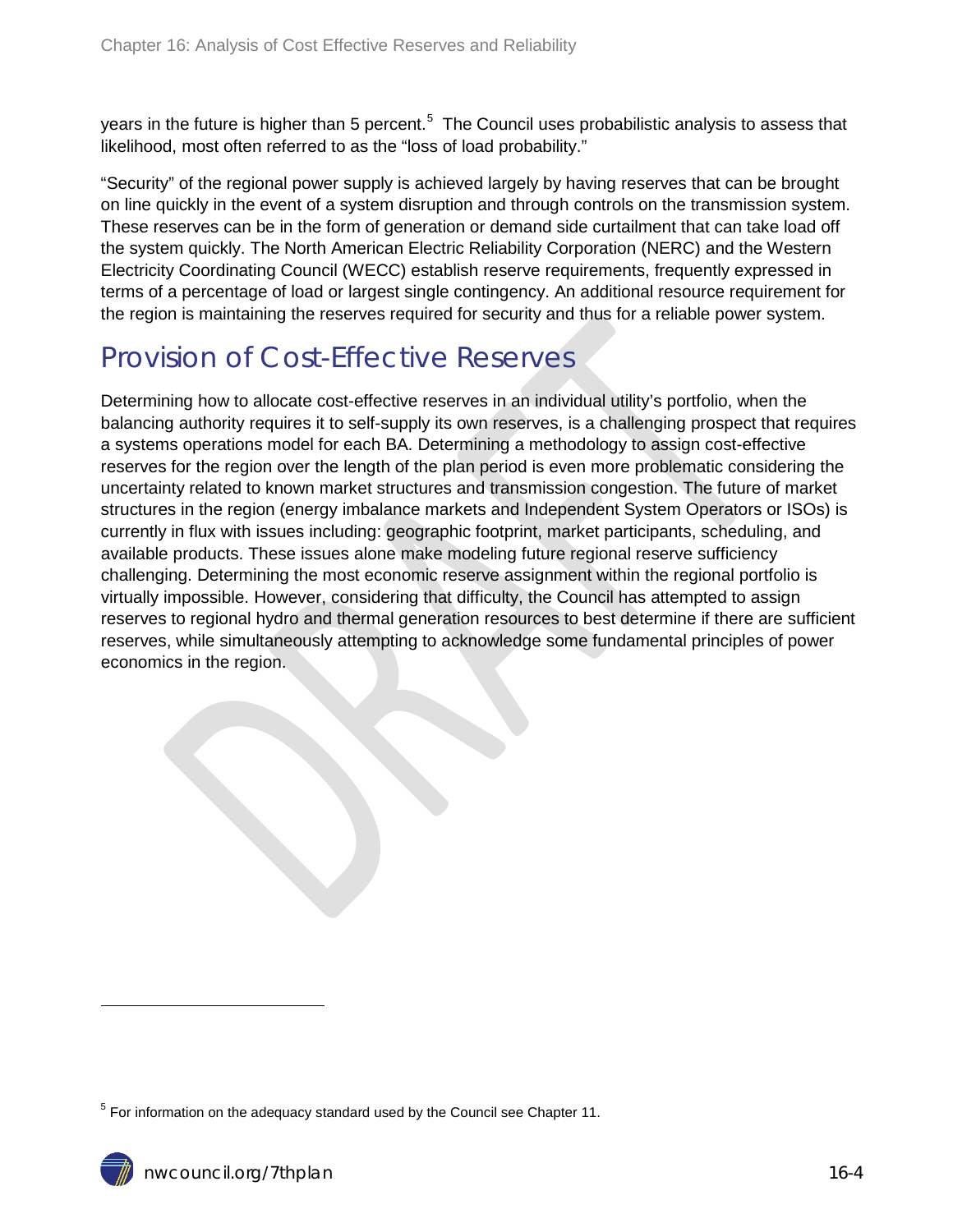The Council's methodology is represented by the flow diagram in [Figure 16 -](#page-4-1) , and summarized in more detail in the sections below.



<span id="page-4-1"></span>Figure 16 - 1: Methodology Testing Regional Balancing Reserve Capability

Were there a liquid reserve market, reserves would be assigned to the marginal unit within the system constraints. However, since there is neither a liquid reserve market nor even a price signal for those reserve products in the region, the Council assigns the reserves proportionally among reserve-providing units. The majority of reserves in the region have traditionally been provided by hydro generation resources with some sort of storage capability due to abundant, cheap and flexible fuel supply and the ramping capability of the hydro generation units. Thermal units have been used to provide reserves during periods when the hydroelectric system was heavily constrained or for utility portfolios that did not have enough hydroelectric capability to provide all reserves. Using similar reasoning, the Council's methodology assigns a majority of the regional reserve requirements to the hydroelectric system, and the remaining reserve requirements to capable thermal units.

#### <span id="page-4-0"></span>Imbalance Markets

One possible method for reducing the need for or cost of reserves is to create new market structures that allow for the scheduled exchange of power to happen on a more frequent basis. A good example of this type of market is the California ISO and PacifiCorp Energy Imbalance Market. Several studies on the cost and benefits of these markets have been completed and have shown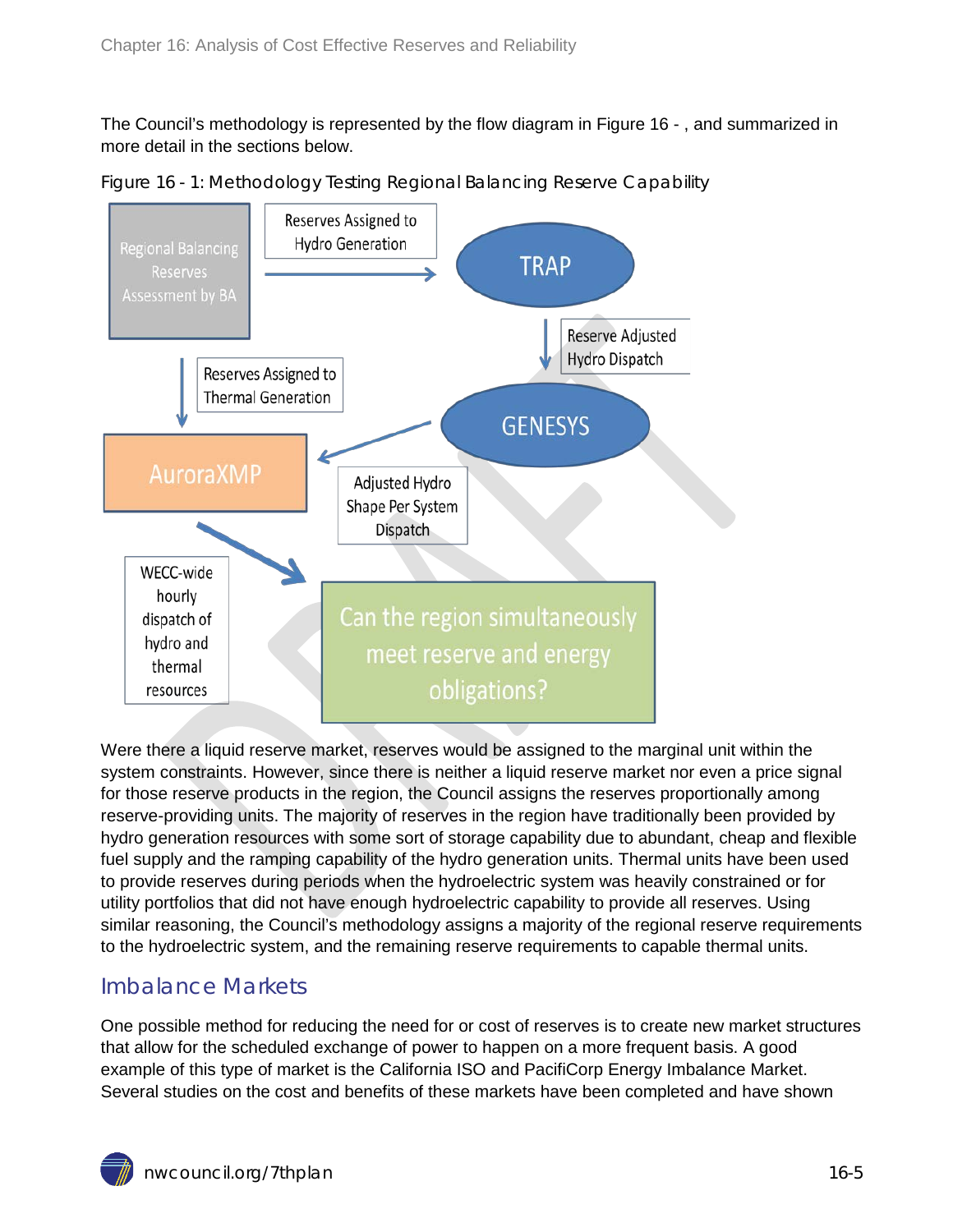that it is likely the benefits of these types of markets exceed the cost. In concept, these markets are formed to solve for the least system cost for providing reserves, and thus should be considered as part of a lowest possible cost provision of reserves.

## <span id="page-5-0"></span>ASSESSING THE NEED FOR RESERVES

The first step in testing whether the region has sufficient balancing reserves is to determine the need for balancing reserves in the region. The need for reserves is driven by short-term uncertainty in load and variable generation levels. A recent study from the Pacific Northwest National Lab<sup>[6](#page-3-1)</sup> estimated the need for reserves by Balancing Authority. One element of this study took the intrahour load and variable generation imbalance and assumed that 95 percent of the deviations from a baseline schedule as a level for establishing reserve needs.<sup>[7](#page-5-2)</sup> The maximum reserve level for each BA by month was extracted from these data, and assigned to thermal and hydro generation resources, per [Table 16 -](#page-5-1) 1. These levels of reserves were used as inputs into the Council's study. The assumption is that if the maximum reserve level can be provided by regional resources, then the system has sufficient reserves.

| <b>BA</b>               | Hydro Reserve Level (MW) <sup>9</sup> |            | Thermal Reserve Level (MW) |            |  |  |
|-------------------------|---------------------------------------|------------|----------------------------|------------|--|--|
|                         | <b>INC</b>                            | <b>DEC</b> | INC                        | <b>DEC</b> |  |  |
| BPA <sup>10</sup>       | 900                                   | 1100       | O                          | 0          |  |  |
| Avista                  | 146                                   | 152        | 59                         | 62         |  |  |
| <b>Idaho Power</b>      | 188                                   | 229        | 79                         | 96         |  |  |
| Mid-Columbia            | 98                                    | 101        | $\Omega$                   | 0          |  |  |
| Northwestern            | 90                                    | 87         | 106                        | 106        |  |  |
| Pacificorp              | 91                                    | 100        | 193                        | 212        |  |  |
| <b>Portland General</b> | 220                                   | 258        | 384                        | 452        |  |  |
| <b>Puget Sound</b>      | 167                                   | 207        | 262                        | 323        |  |  |
| Seattle City Light      | 148                                   | 156        | $\Omega$                   | 0          |  |  |
| <b>Tacoma Power</b>     | 66                                    | 72         | 0                          | 0          |  |  |

<span id="page-5-1"></span>Table 16 - 1: Maximum Within-Hour Reserve Requirement Assumptions for Regional BA's<sup>[8](#page-5-3)</sup>

<span id="page-5-3"></span>8 Note that there are other BA's in the region that were not part of the PNNL dataset. Since generally, their reserves are held on BPA's system, it is assumed for this study that BPA reserves assigned would be a proxy for the reserves on the rest of the BA's in the region.

<span id="page-5-5"></span><span id="page-5-4"></span> $^\mathrm{9}$  Reserves assigned to hydro resources are based on regulated hydro resources owned by a particular utility.<br><sup>10</sup> BPA Reserve requirements used are per current status, not the PNNL study.

-

<span id="page-5-2"></span> $^6$  Analysis of Benefits of an Energy Imbalance Market in the NWPP<br><sup>7</sup> Per the description of balancing reserves in Chapter 10, deviations from schedule are inevitable for load and generation due to forecast error and uncertainty. Thus, the balancing reserves held out by a BA ensure enough resources can be provided to the system to keep the system's Area Control Error within allowable limits. Note that the scenario using reserve requirements calculated to cover 95% deviations from the baseline schedule was used as the base case in the PNNL study.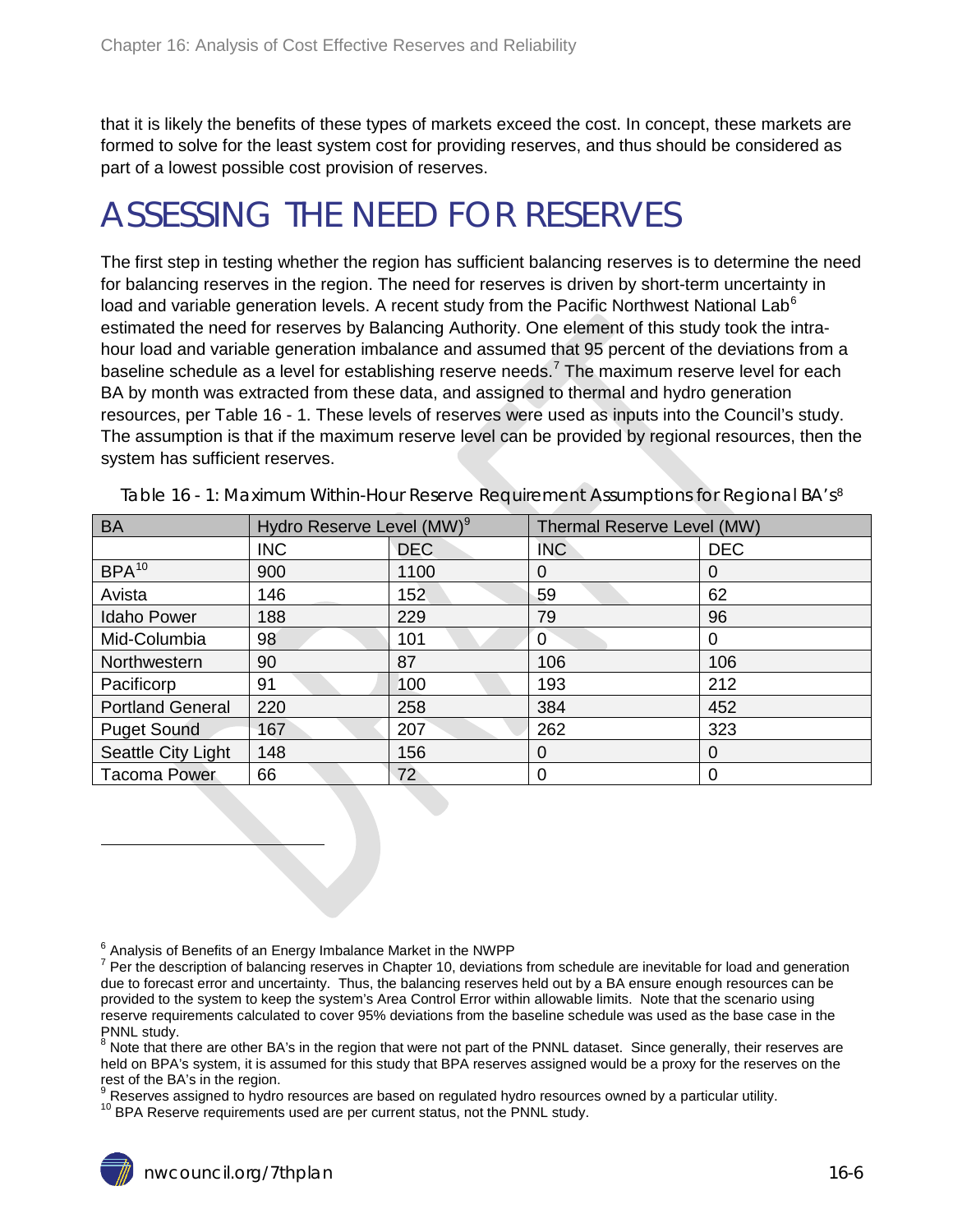The reserves addressed in [Table 16 -](#page-11-1) do not cover circumstances where a shortfall in peak capacity may also lead to a shortfall in reserves. Rather system needs, as described in Chapter 11, are met first and then the sufficiency of reserves is tested.

## <span id="page-6-0"></span>ESTIMATING RESERVES PROVIDED BY RESOURCES

The second step in testing whether the region has sufficient balancing reserves is to determine the supply for balancing reserves in the region. There are two primary types of resources that provide reserves: hydroelectric and thermal. Other types of resources such as demand response have also been used to provide reserves in some BAs but for the Council's analysis these have been excluded.

### <span id="page-6-1"></span>Hydro Resources

Providing INC reserves with hydroelectric resources requires decreasing their maximum allowed generation. Providing DEC reserves requires increasing their minimum allowed generation, leaving the remainder dedicated to providing reserves. The Council's hourly hydroelectric simulation model (TRAP) was used to calculate the maximum and minimum generation available from the hydroelectric system<sup>[11](#page-5-5)</sup>. To analyze the effects of carrying reserves using the hydroelectric system, the maximum and minimum allowed generation was reduced on groups of hydro resources that correspond to balancing authority resources.

The maximum and minimum hydroelectric generation limits from the TRAP model are then used in the Council's adequacy model (GENESYS) to determine the overall dispatch of the hydroelectric system under differing water conditions. When the hydroelectric system dispatches at a level that is not at either the minimum or maximum allowed generation, it has remaining upward or downward flexibility. This remaining flexibility is then added to the remaining upward or downward flexibility on the thermal resources described below.

### <span id="page-6-2"></span>Thermal Resources

Providing reserves by modifying the operating range of thermal resources, similarly to hydroelectric resources, requires decreasing their maximum allowed generation and increasing their minimum allowed generation. When allocating the reserve obligations, the maximum and minimum allowed generation was reduced on groups of thermal resources that correspond to specific balancing authority thermal resources. Using the modified thermal plant ranges and remaining hydro generation flexibility, the AuroraXMP model then can dispatch thermal resources within the new

<span id="page-6-3"></span> $11$  See Appendix K for more information on the TRAP model.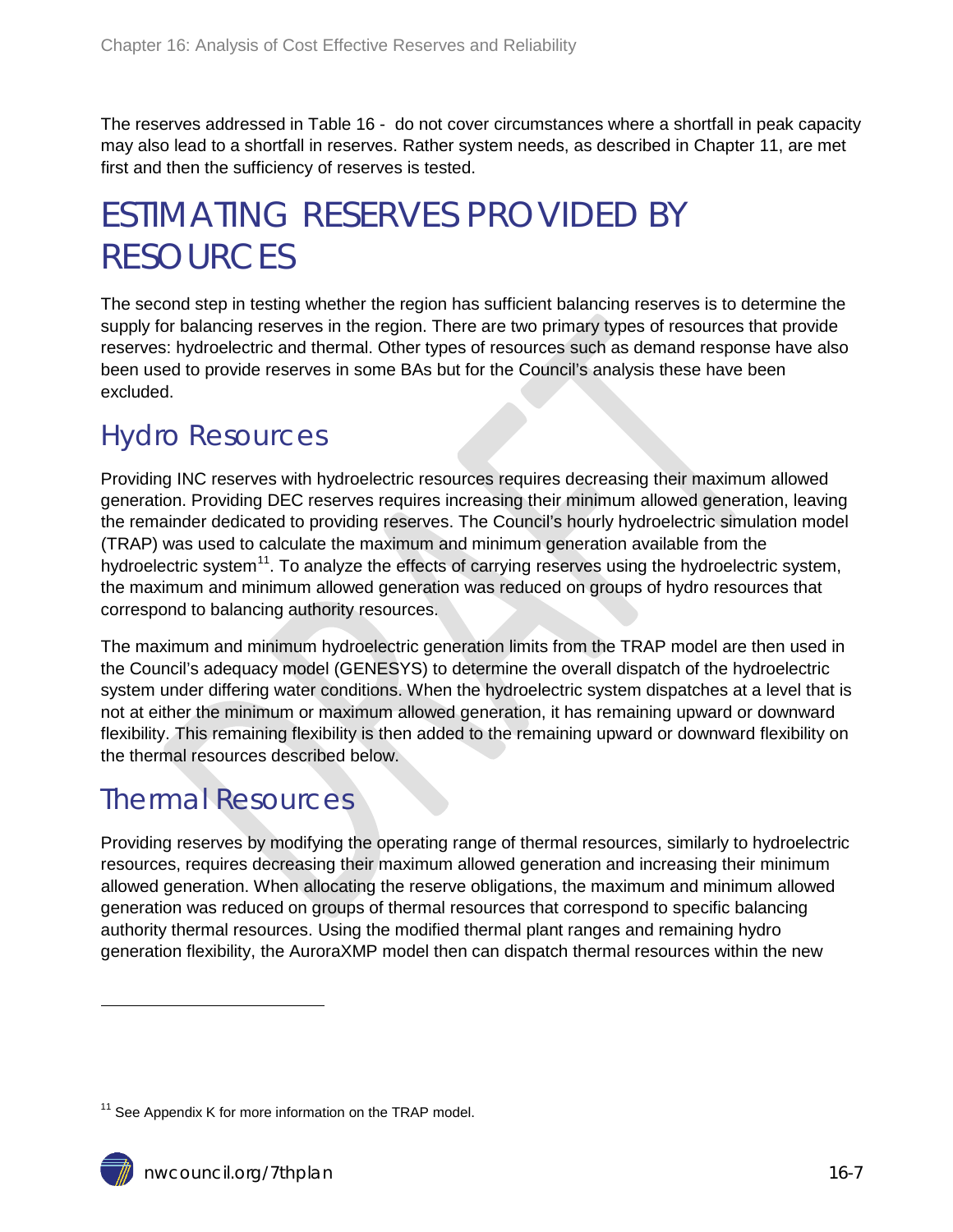maximum and minimum generation levels. See Appendix K for additional information on the AuroraXMP model methodology.

## <span id="page-7-0"></span>RESULTS

### <span id="page-7-1"></span>Within-Hour Balancing Reserve Requirements

Based on the Council's methodology, the regional system was adequate in all hours for within-hour load following and regulation requirements in the test period (October 2020 through September 2021) for 80 water year conditions. In other words, the unused capability of the system was always greater than zero. Unused capability of the system in this context is defined as the difference between the capability of hydroelectric and thermal generation resources and the amount that those resources were dedicated to meeting system load, contingency reserve requirements, and withinhour balancing reserve requirements (load following and regulation).

Since more generation is being dispatched during heavy load hours than during light load hours the Council te[sted whether heavy load hours and light load hours](#page-7-2) had significantly different unused capability.

<span id="page-7-2"></span>[Figure 16 -](#page-7-2) 2, [Figure 16 -](#page-9-0) 3, and [Figure 16 -](#page-10-0) 4 below show the average unused capability remaining on the system for each month of the study period for all hours, light load hours, and heavy load hours of the month, respectively.<sup>[12](#page-6-3)</sup>

<sup>&</sup>lt;sup>12</sup> In the Box and Whiskers plot style, the dark line inside the "box" indicates the median (2<sup>nd</sup> quartile), the vertical "box" boundaries are indicative of the 1<sup>st</sup> and 3<sup>rd</sup> quartiles (25<sup>th</sup> and 75<sup>th</sup> percentiles), the "whiskers" indicate 1.5 times the interquartile range of all the 80 simulations, and the dots are outliers which can contain the maximum or minimum values of the sampled data.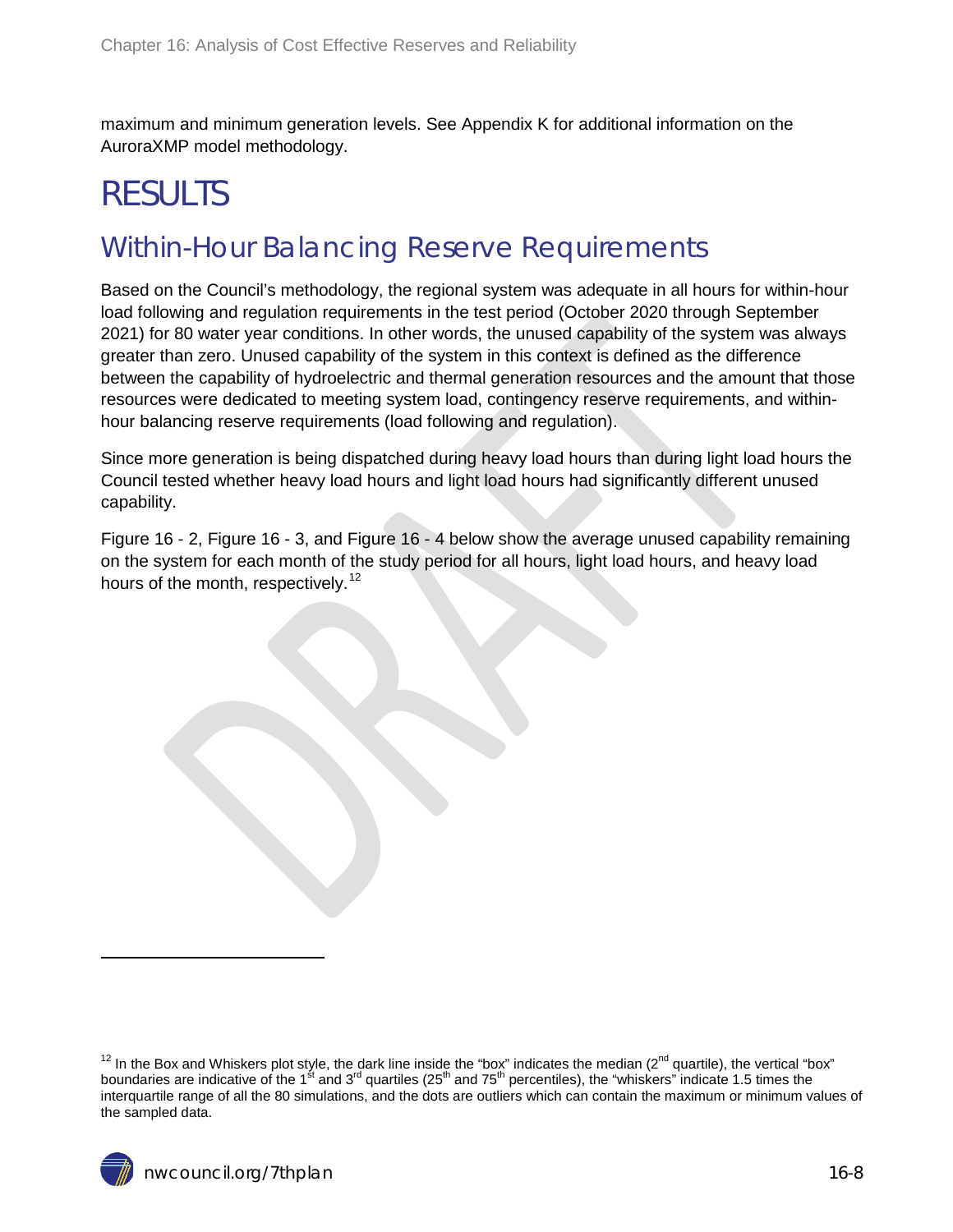<span id="page-8-0"></span>

Figure 16 - 2: Average Unused Capability All Hours

In Figure 16 - 2, the minimum unused capability of the system varies between 2,188 megawatts in January to 6,814 megawatts in May, with the average unused capability varying between 3,125 megawatts in January to 6,913 megawatts in July. In general, this shows the system having more unused capability on average during summer, spring and early fall months, and the unused capability during those months that are is less dependent on water conditions. During winter and late fall months, the unused capability varies significantly more with water conditions, and the unused capability is lower on average.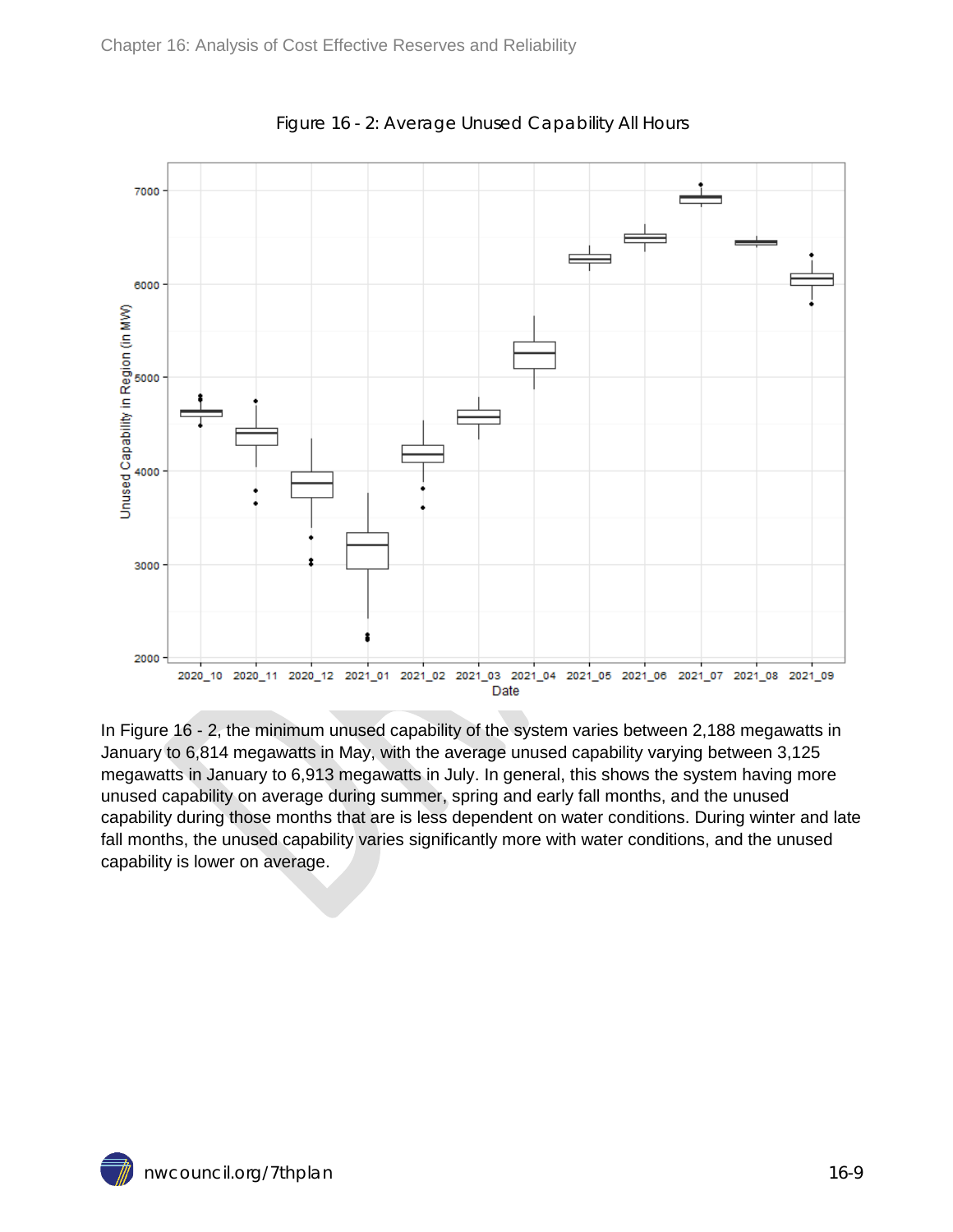<span id="page-9-0"></span>

Figure 16 - 3: Average Light Load Hours Unused Capability

<span id="page-9-1"></span>In Figure 16 - 3 the minimum unused capability of the system during light load hours varies between 2,697 megawatts in January to 7,938 megawatts in May, with the average unused capability varying between 3,800 megawatts in January to 8,091 megawatts in May. In general, this again shows the system having more unused capability on average during summer and spring months, during light load hours, and that capability is less dependent on the water conditions. Whereas, during the winter and late fall months, the unused capability varies significantly more with water conditions and the unused capability is lower on average.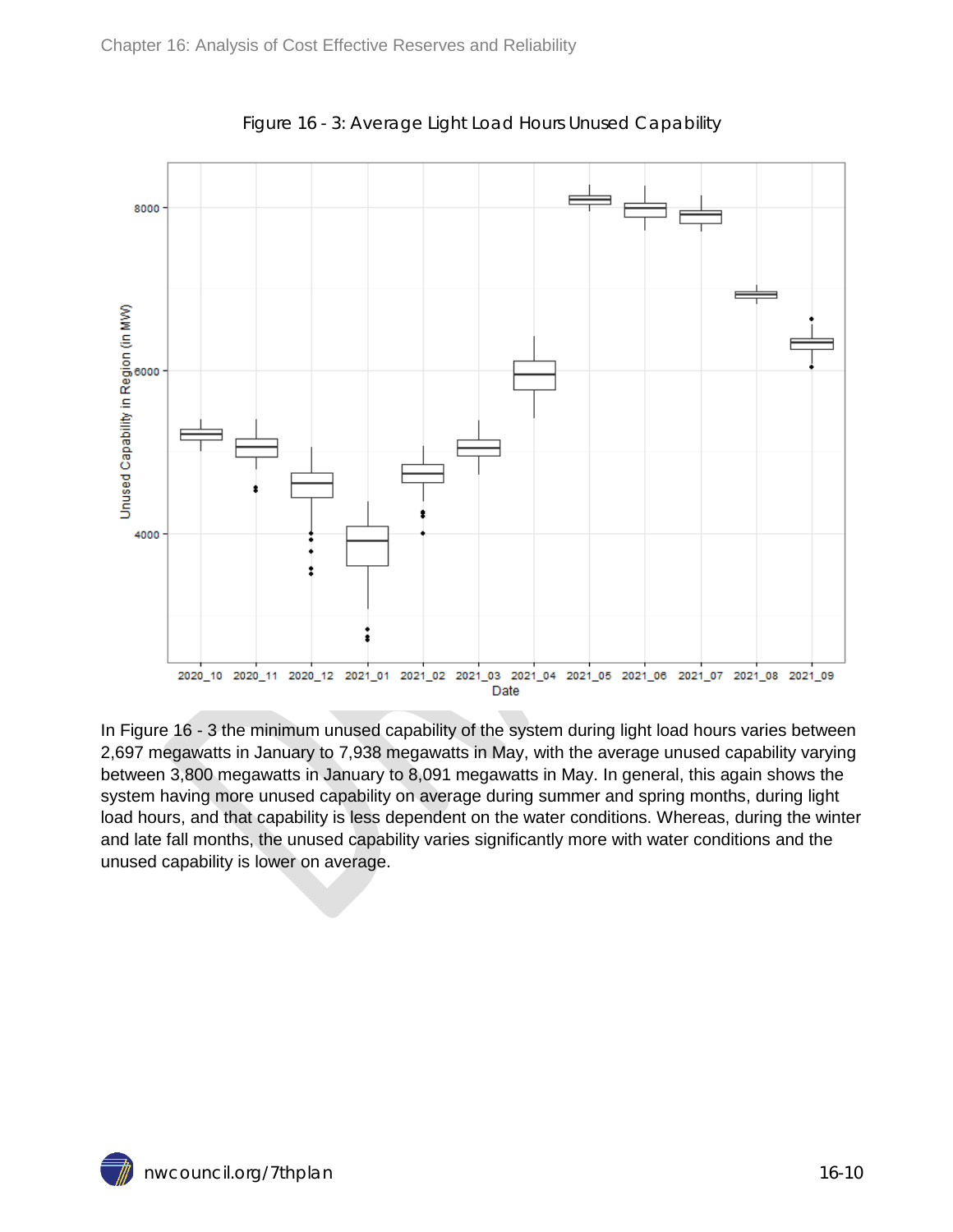<span id="page-10-0"></span>

Figure 16 - 4: Average Heavy Load Hours Unused Capability

In Figure 16 - 4, the minimum unused capability of the system during heavy load hours varies between 1,786 megawatts in January to 6,166 megawatts in July, with the average unused capability varying between 2,592 megawatts in January to 6,208 megawatts in July. In general, this again shows the system having more unused capability on average during summer and spring months, during heavy load hours, and that capability is less dependent on the water conditions. Whereas, during the winter and late fall months, the unused capability varies significantly more with water conditions and the unused capability is also lower on average.

Notice that the overall shape of different unused capabilities between heavy and light load hours is similar, but there is approximately 1,500 megawatts less unused capability on average during heavy load hours. In spring, especially in May and June, the unused capability shrinks by almost 3,000 megawatts between light load hours and heavy load hours.

This result shows that the capability of the hydroelectric system is being used more in heavy load hours and less in light load hours. This, in general, corresponds to the traditional operation of hydroelectric plants by shifting generation with limited fuel into the higher priced heavy load hours. This operation can be seen more clearly in [Table 16 -](#page-11-1) 2 and [Table 16 -](#page-11-2) 3 below, by comparing the monthly unused hydro capability over 80 water conditions.